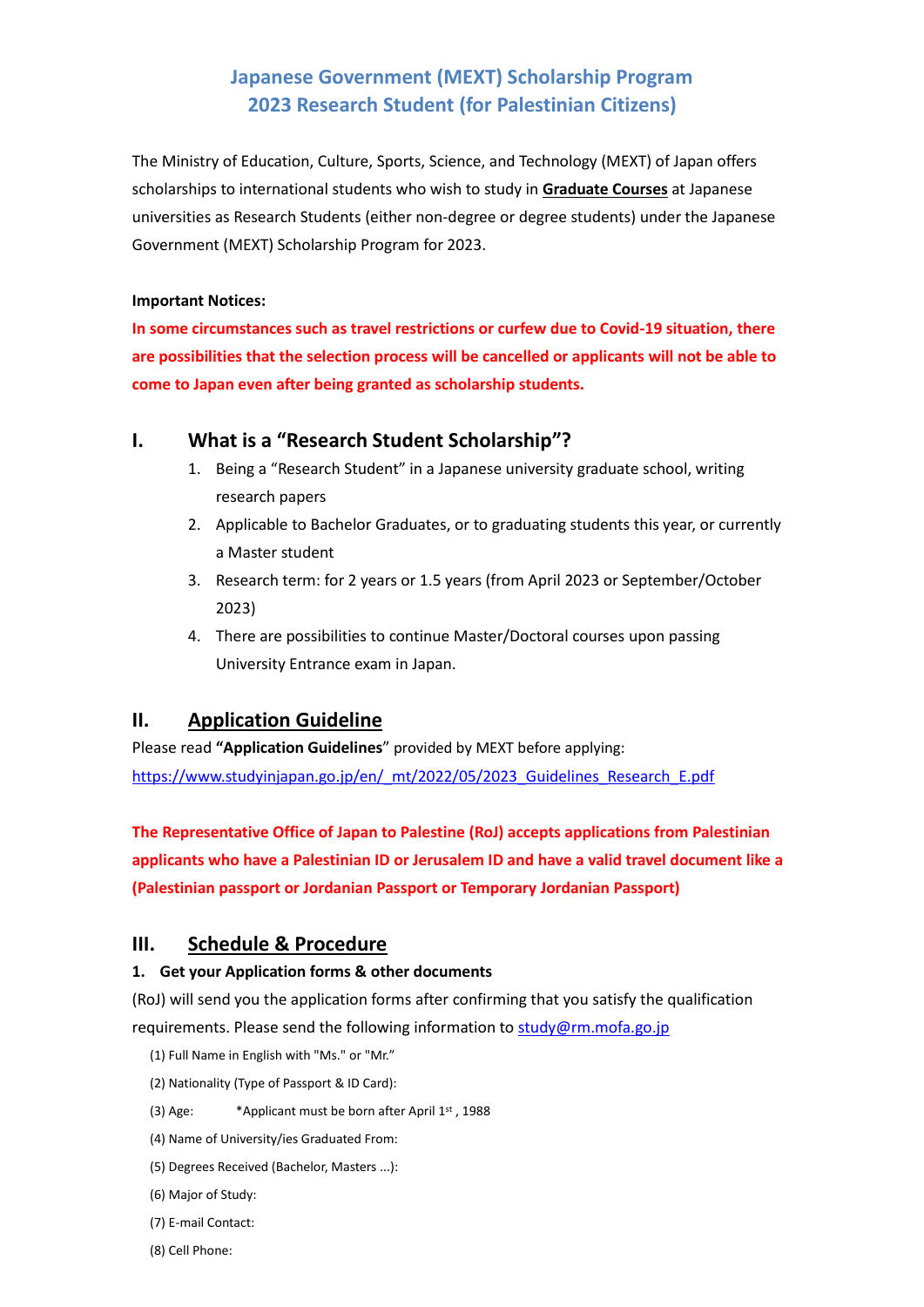(9) Place of Residence:

(10) How did you hear about us? :

#### **2. Prepare and submit applications (Submitting to RoJ by Thursday, June 9, 2022)**

- (1) All required documents should be fully and correctly completed. Incomplete set of documents will be disqualified. **Please do not wait till the last day to submit your application.**
- (2) All documents submitted will not be returned. Art portfolios may be returned upon request only within a year after submission.
- (3) Documents must be submitted in English ONLY. In case your last graduated / graduating school does not issue the document in English, you must submit an English translation in addition to the original document. Documents in Arabic or any other language without English translation will not be accepted.
- (4) The application documents should be submitted by hand to the Press & Culture Section, Representative Office of Japan to Palestine (RoJ).

#### **DEADLINE: Thursday, June 9, 2022 (until 16:30)**

Address of Representative Office of Japan to Palestine: Abraj House building, 8th Floor, 15 Tokyo Street, Ein Monjed Quarter, Ramallah Opening hours: 9:00-17:00 (Sunday -Thursday) **\*An appointment is required in advance for submission of documents.**

- (5) For Gaza students, please follow instructions in the E-mail with Applications sent to you.
- (6) Please use paper clips and DO NOT use staples. ممنوع تكبيس أورا ق الطلب

#### **3. First Screening (Document screening, Written Examinations, Interview)**

- (1) The First Screening procedures will be handled by the 2022 Research Student Scholarship Candidates Selection Committee, organized by RoJ.
- (2) The result of documents screening will be announced to all applicants via email by June 28<sup>th</sup>, 2022. Only those who pass the application screening will be invited to written examinations, and only those who pass the exams will be invited to the interview.
- (3) Both written examinations and interview will be held at RoJ and Liasion Office in Gaza.  **Written Examinations (English exam and Japanese exam): Tuesday, July 5 th , 2022 Interview (in English): Thursday, July 14th, 2022**

\*For your preparation for the test, the following past samples may be useful:

<https://www.studyinjapan.go.jp/en/planning/scholarship/application/examination/index.html> **\*\*There are no options of "On-line exams / On-line interview".**

(4) The result of the First screening will be announced via email to the applicants by (RoJ) in a few days after the interview.

#### **4. Provisional Acceptance from Japanese universities and the Second Screening by MEXT**

(1) The final candidates who passed RoJ first screening will need to contact the Japanese universities of his/her choice from end of July 2022 to end of August 2022, and obtain "a letter of provisional acceptance" from those universities. Final Candidates will receive a special form given by the Embassy to apply for Japanese universities. The final candidates